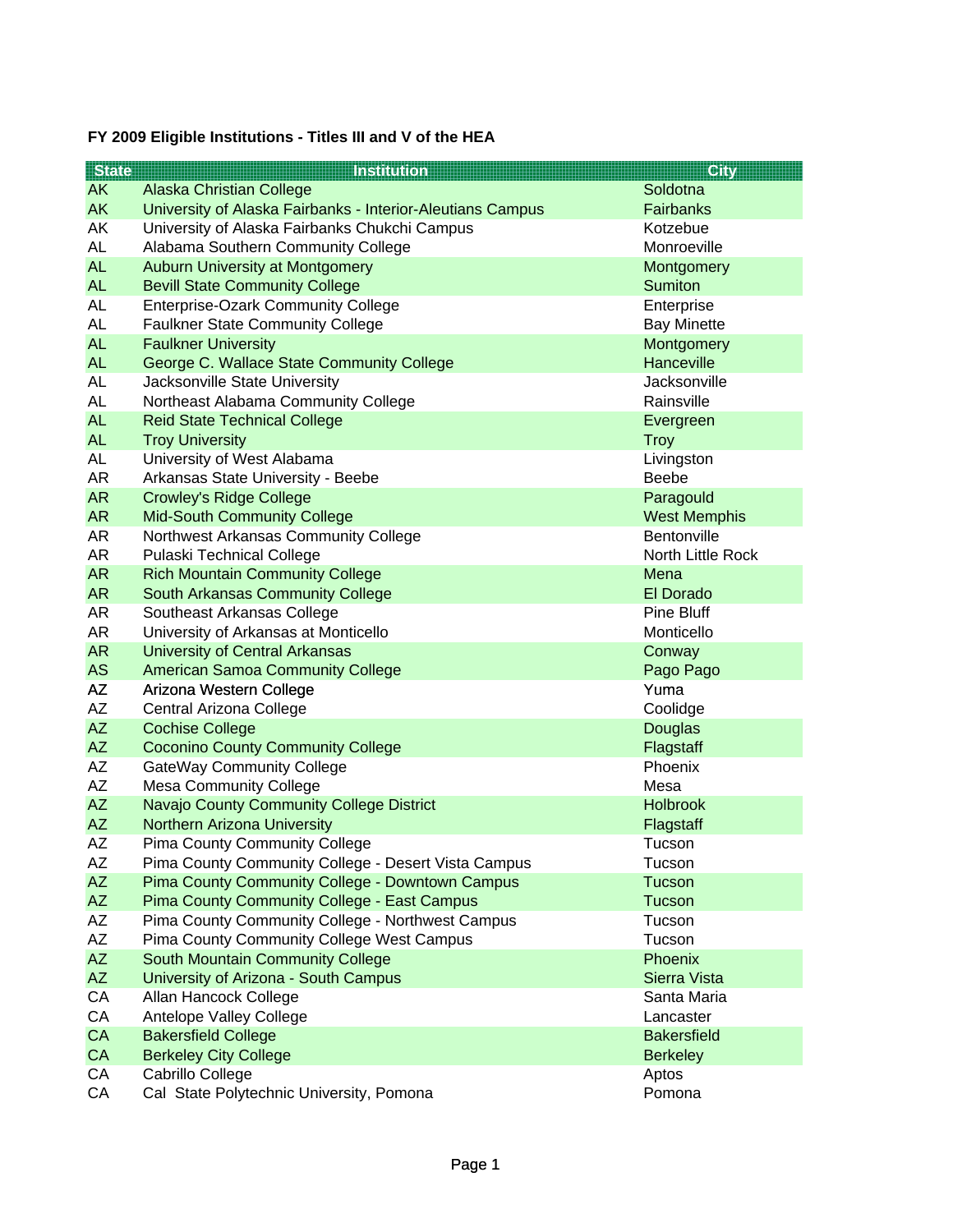| CA        | Cal State University - Fresno                           | Fresno                             |
|-----------|---------------------------------------------------------|------------------------------------|
| CA        | Cal State University - Los Angeles                      | Los Angeles                        |
| CA        | Cal State University Dominguez Hills                    | Carson                             |
| CA        | Cal State University, Northridge                        | Northridge                         |
| CA        | Cal State University, Stanislaus                        | <b>Turlock</b>                     |
| CA        | <b>California State University Channel Islands</b>      | Camarillo                          |
| CA        | California State University, Bakersfield                | <b>Bakersfield</b>                 |
| CA        | California State University, East Bay                   | Hayward                            |
| CA        | California State University, Fullerton                  | <b>Fullerton</b>                   |
| CA        | California State University, Monterey Bay               | Seaside                            |
| CA        | California State University, Sacramento                 | Sacramento                         |
| CA        | California State University, San Bernardino             | San Bernardino                     |
| CA        | Canada College                                          | <b>Redwood City</b>                |
| CA        | <b>Cerritos College</b>                                 | <b>Norwalk</b>                     |
| CA        | <b>Chaffey Community College</b>                        | Rancho Cucamonga                   |
| CA        | <b>Citrus Community College</b>                         | Glendora                           |
| CA        | College of Alameda                                      | Alameda                            |
| CA        | <b>College of the Canyons</b>                           | Santa Clarita                      |
| CA        | College of the Desert                                   | <b>Palm Desert</b>                 |
| CA        | College of the Sequoias                                 | Visalia                            |
| CA        | <b>Columbia College</b>                                 | Sonora                             |
| CA        | <b>Contra Costa College</b>                             | San Pablo                          |
| CA        | <b>Crafton Hills College</b>                            | Yucaipa                            |
| CA        | Cuesta College                                          | San Luis Obispo                    |
| CA        | <b>Cypress College</b>                                  | <b>Cypress</b>                     |
| CA        | De Anza Community College                               | Cupertino                          |
| CA        | East Los Angeles College                                | <b>Monterey Park</b>               |
| CA        | El Camino College                                       | Torrance                           |
| CA        | <b>Feather River Community College</b>                  | Quincy                             |
| <b>CA</b> | <b>Fresno City College</b>                              | Fresno                             |
| CA        | <b>Fresno Pacific University</b>                        | Fresno                             |
| CA        | <b>Fullerton College</b>                                | Fullerton                          |
| CA        | <b>Gavilan College</b>                                  | Gilroy                             |
| CA        | <b>Glendale Community College</b>                       | Glendale                           |
| CA        | <b>Hartnell Community College</b>                       | Salinas                            |
| CA        | <b>Humboldt State University</b>                        | Arcata                             |
| CA        | <b>Imperial Valley College</b>                          | <b>Imperial</b>                    |
| CA        | <b>InterAmerican College</b>                            | <b>National City</b>               |
| CA        | La Sierra University                                    | Riverside                          |
| CA        | Laguna College of Art and Design                        | Laguna Beach                       |
| CA        | Lake Tahoe Community College                            | <b>South Lake Tahoe</b>            |
| CA        | <b>Laney College</b>                                    | Oakland                            |
| CA        | Lassen College                                          | Susanville                         |
| CA        | Long Beach City College                                 | Long Beach                         |
| CA        | Los Angeles City College                                | Los Angeles                        |
| CA        | Los Angeles County College of Nursing and Allied Health | Los Angeles                        |
| CA        | Los Angeles Harbor College                              | Wilmington                         |
| CA        | Los Angeles Mission College                             | Sylmar                             |
| CA<br>CA  | Los Angeles Pierce College<br>Los Medanos College       | <b>Woodland Hills</b><br>Pittsburg |
| СA        | Merritt College                                         | Oakland                            |
| CA        | <b>Mission College</b>                                  | Santa Clara                        |
|           |                                                         |                                    |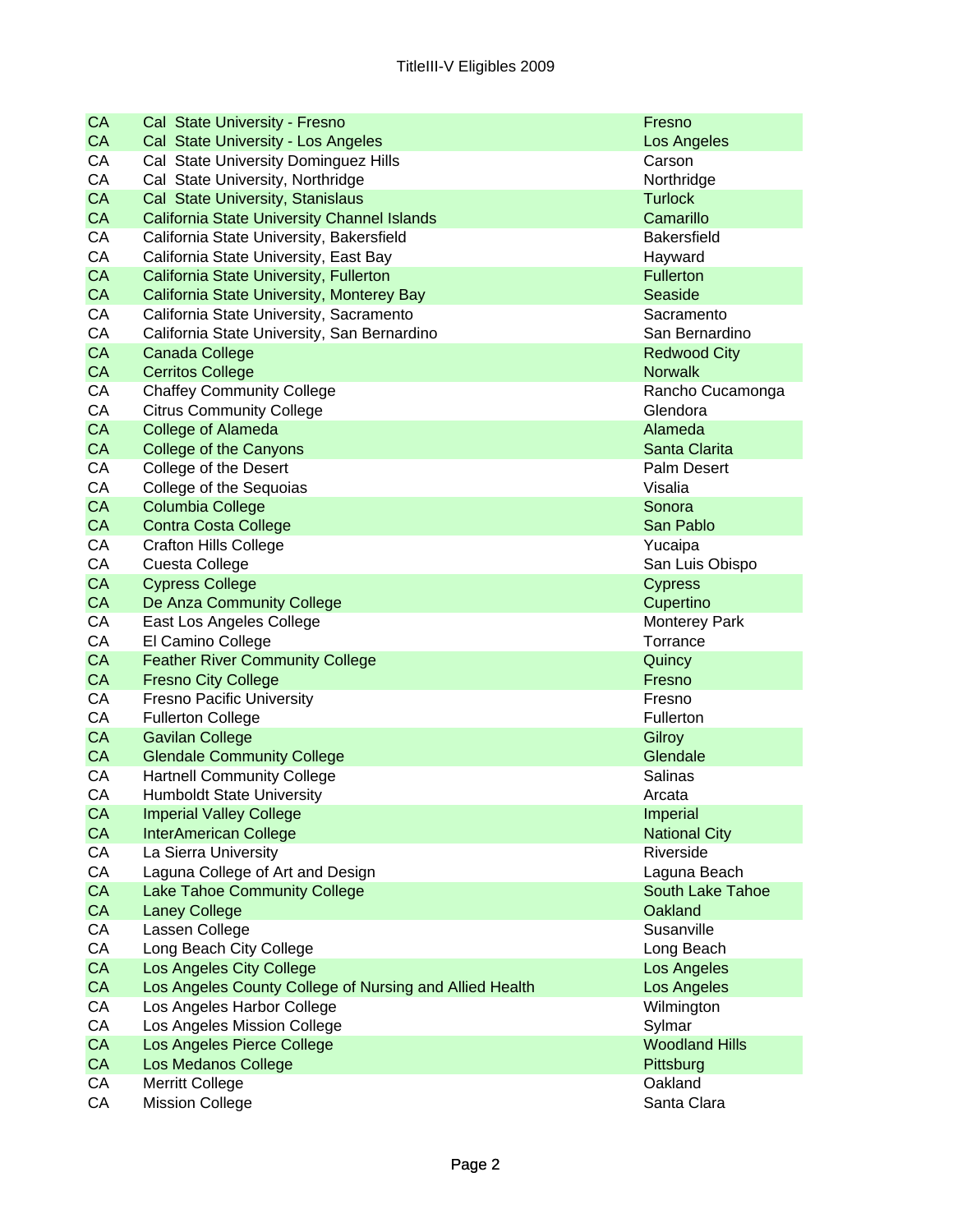| CA        | <b>Modesto Junior College</b>                    | <b>Modesto</b>      |
|-----------|--------------------------------------------------|---------------------|
| CA        | <b>Monterey Peninsula College</b>                | Monterey            |
| CA        | Mount Saint Mary's College                       | Los Angeles         |
| CA        | Mount San Antonio College                        | Walnut              |
| <b>CA</b> | Mount San Jacinto College                        | San Jacinto         |
| CA        | <b>Napa Valley College</b>                       | <b>Napa</b>         |
| CA        | National Hispanic University                     | San Jose            |
| CA        | Orange Coast College                             | Costa Mesa          |
| CA        | <b>Oxnard College</b>                            | Oxnard              |
| CA        | <b>Palomar College</b>                           | San Marcos          |
| CA        | Pasadena City College                            | Pasadena            |
| CA        | Porterville College                              | Porterville         |
| <b>CA</b> | <b>Reedley College</b>                           | <b>Reedley</b>      |
| CA        | <b>Rio Hondo Community College</b>               | <b>Whittier</b>     |
| CA        | <b>Riverside Community College</b>               | Riverside           |
| CA        | Riverside Community College/Moreno Valley Campus | Moreno Valley       |
| <b>CA</b> | <b>Riverside Community College/Norco Campus</b>  | <b>Norco</b>        |
| CA        | <b>Sacramento City College</b>                   | Sacramento          |
| CA        | San Bernardino Valley College                    | San Bernardino      |
| CA        | San Diego State University IVC                   | Calexico            |
| CA        | San Joaquin Delta College                        | <b>Stockton</b>     |
| CA        | San Jose City College                            | San Jose            |
| CA        | San Jose State University                        | San Jose            |
| CA        | Santa Ana College                                | Santa Ana           |
| CA        | Santa Barbara City College                       | Santa Barbara       |
| CA        | Santa Monica College                             | Santa Monica        |
| CA        | <b>State Center Community College District</b>   | Fresno              |
| CA        | <b>Taft College</b>                              | Taft                |
| CA        | <b>University of La Verne</b>                    | La Verne            |
| CA        | Ventura College                                  | Ventura             |
| CA        | West Hills College - Coalinga                    | Coalinga            |
| CA        | West Hills College - Lemoore                     | Lemoore             |
| <b>CA</b> | <b>West Los Angeles College</b>                  | <b>Culver City</b>  |
| <b>CA</b> | <b>Whittier College</b>                          | Whittier            |
| CA        | <b>Woodbury University</b>                       | <b>Burbank</b>      |
| CA        | <b>Woodland Community College</b>                | Woodland            |
| CO        | <b>Adams State College</b>                       | Alamosa             |
| CO        | <b>Aims Community College</b>                    | Greeley             |
| CO        | Community College of Aurora                      | Aurora              |
| CO        | <b>Community College of Denver</b>               | Denver              |
| CO        | <b>Morgan Community College</b>                  | Fort Morgan         |
| CO        | <b>Otero Junior College</b>                      | La Junta            |
| CO        | <b>Pueblo Community College</b>                  | Pueblo              |
| CO        | <b>Trinidad State Junior College</b>             | Trinidad            |
| <b>CT</b> | <b>Capital Community College</b>                 | <b>Hartford</b>     |
| <b>CT</b> | <b>Eastern Connecticut State University</b>      | Willimantic         |
| СT        | University of Bridgeport                         | <b>Bridgeport</b>   |
| DC        | Southeastern University                          | Washington          |
| DC        | <b>Trinity College</b>                           | Washington          |
| FL.       | <b>Barry University</b>                          | <b>Miami Shores</b> |
| FL.       | Carlos Albizu University - Miami Campus          | Miami               |
| FL.       | Daytona State College                            | Daytona Beach       |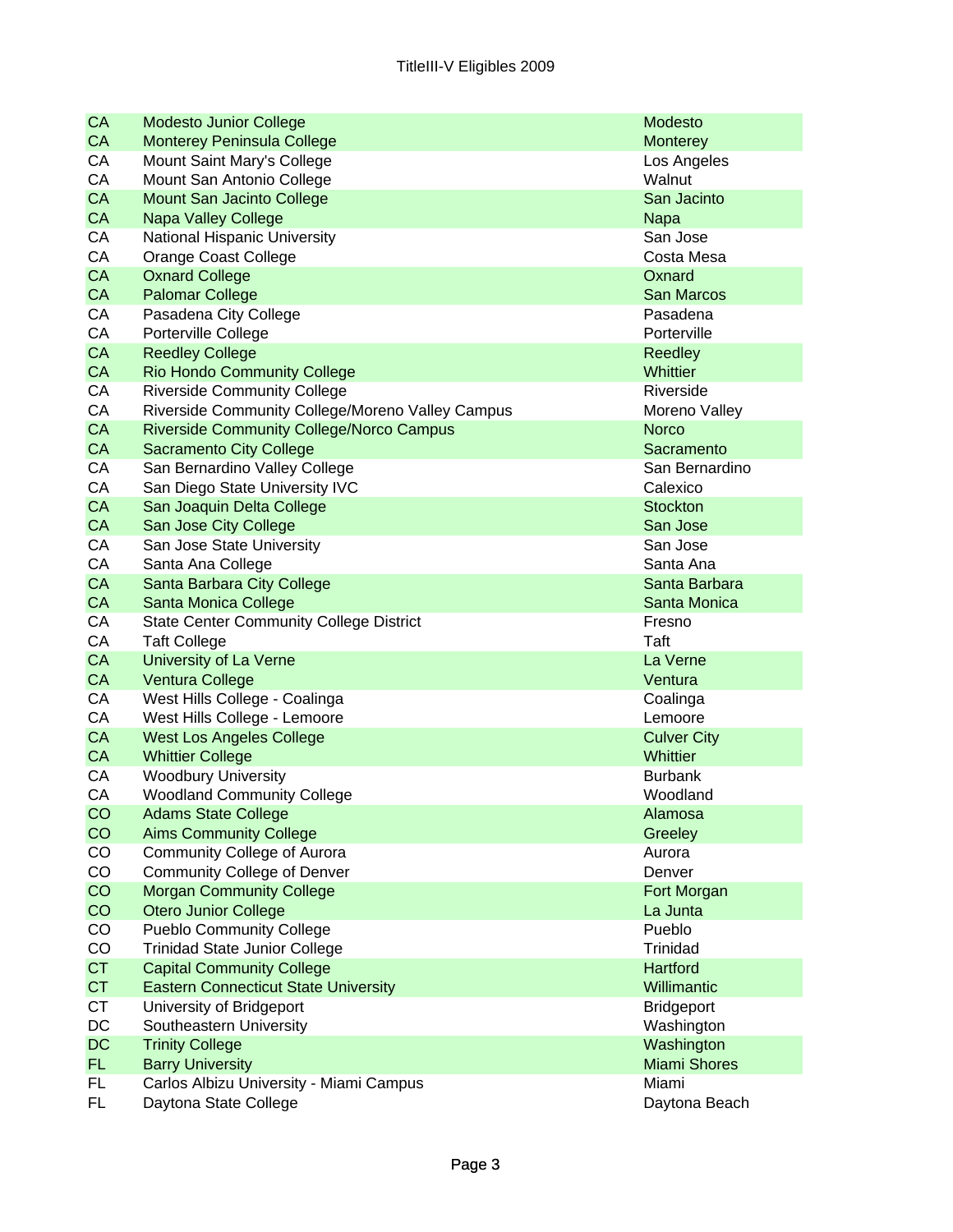| <b>FL</b>       | <b>Florida Atlantic University</b>                     | <b>Boca Raton</b>      |
|-----------------|--------------------------------------------------------|------------------------|
| <b>FL</b>       | Florida Community College at Jacksonville              | <b>Jacksonville</b>    |
| <b>FL</b>       | Florida International University                       | Miami                  |
| FL.             | Florida Keys Community College                         | <b>Key West</b>        |
| <b>FL</b>       | <b>Hillsborough Community College</b>                  | Tampa                  |
| FL.             | Hillsborough Community College - Dale Mabry Campus     | Tampa                  |
| FL.             | Lake City Community College                            | Lake City              |
| FL.             | Lake Sumter Community College                          | Leesburg               |
| <b>FL</b>       | Miami Dade College - District                          | Miami                  |
| FL.             | Miami Dade College - Hialeah Campus                    | <b>Hialeah</b>         |
| FL.             | Miami Dade College - Homestead Campus                  | Homestead              |
| FL.             | Miami Dade College - InterAmerican Campus              | Miami                  |
| FL.             | Miami Dade College - Kendall Campus                    | Miami                  |
| FL.             | Miami Dade College - Medical Center Campus             | Miami                  |
| FL.             | Miami Dade College - North Campus                      | Miami                  |
| FL.             | Miami Dade College - Wolfson Campus                    | Miami                  |
| FL.             | Nova Southeastern University                           | <b>Fort Lauderdale</b> |
| FL.             | Pensacola Junior College                               | Pensacola              |
| FL              | Saint Leo University                                   | Saint Leo              |
| FL              | Saint Petersburg College                               | St Petersburg          |
| <b>FL</b>       | South Florida Community College                        | <b>Avon Park</b>       |
| FL.             | Universidad Politecnica de Puerto Rico - Orlando       | Orlando                |
| FL.             | Valencia Community College                             | Orlando                |
| GA              | Abraham Baldwin Agricultural College                   | Tifton                 |
| GA              | Atlanta Metropolitan College                           | Atlanta                |
| GA              | <b>Atlanta Technical College</b>                       | Atlanta                |
| GA              | <b>Augusta State University</b>                        | Augusta                |
| GA              | Central Georgia Technical College                      | Macon                  |
| GA              | <b>Dekalb Technical Institute</b>                      | Clarkston              |
| GA              | Georgia Perimeter College                              | Decatur                |
| GA              | Georgia Southern University                            | Statesboro             |
| GA              | Georgia Southwestern State University                  | Americus               |
| GA              | <b>Gordon College</b>                                  | <b>Barnesville</b>     |
| GA              | <b>Macon State College</b>                             | Macon                  |
| GA              | Valdosta State University                              | Valdosta               |
| GU              | College of Micronesia - Federated States of Micronesia | Pohnpei                |
| GU              | <b>Guam Community College</b>                          | Barrigada              |
| H <sub>II</sub> | <b>Chaminade University of Honolulu</b>                | Honolulu               |
| HI              | Kapiolani Community College                            | Honolulu               |
| HI              | University of Hawaii at Hilo                           | Hilo                   |
| IA              | <b>Clarke College</b>                                  | <b>Dubuque</b>         |
| IA              | Des Moines Area Community College                      | Ankeny                 |
| IA              | Eastern Iowa Community College                         | Davenport              |
| IA              | <b>Ellsworth Community College</b>                     | Iowa Falls             |
| IA              | <b>Grand View University</b>                           | <b>Des Moines</b>      |
| IA              | <b>Indian Hills Community College</b>                  | Ottumwa                |
| IA              | Iowa Western Community College                         | <b>Council Bluffs</b>  |
| IA              | Marshalltown Community College                         | Marshalltown           |
| IA              | Northeast Iowa Community College                       | Calmar                 |
| ID              | College of Southern Idaho                              | <b>Twin Falls</b>      |
| ID              | Idaho State University                                 | Pocatello              |
| ID              | Lewis-Clark State College                              | Lewiston               |
|                 |                                                        |                        |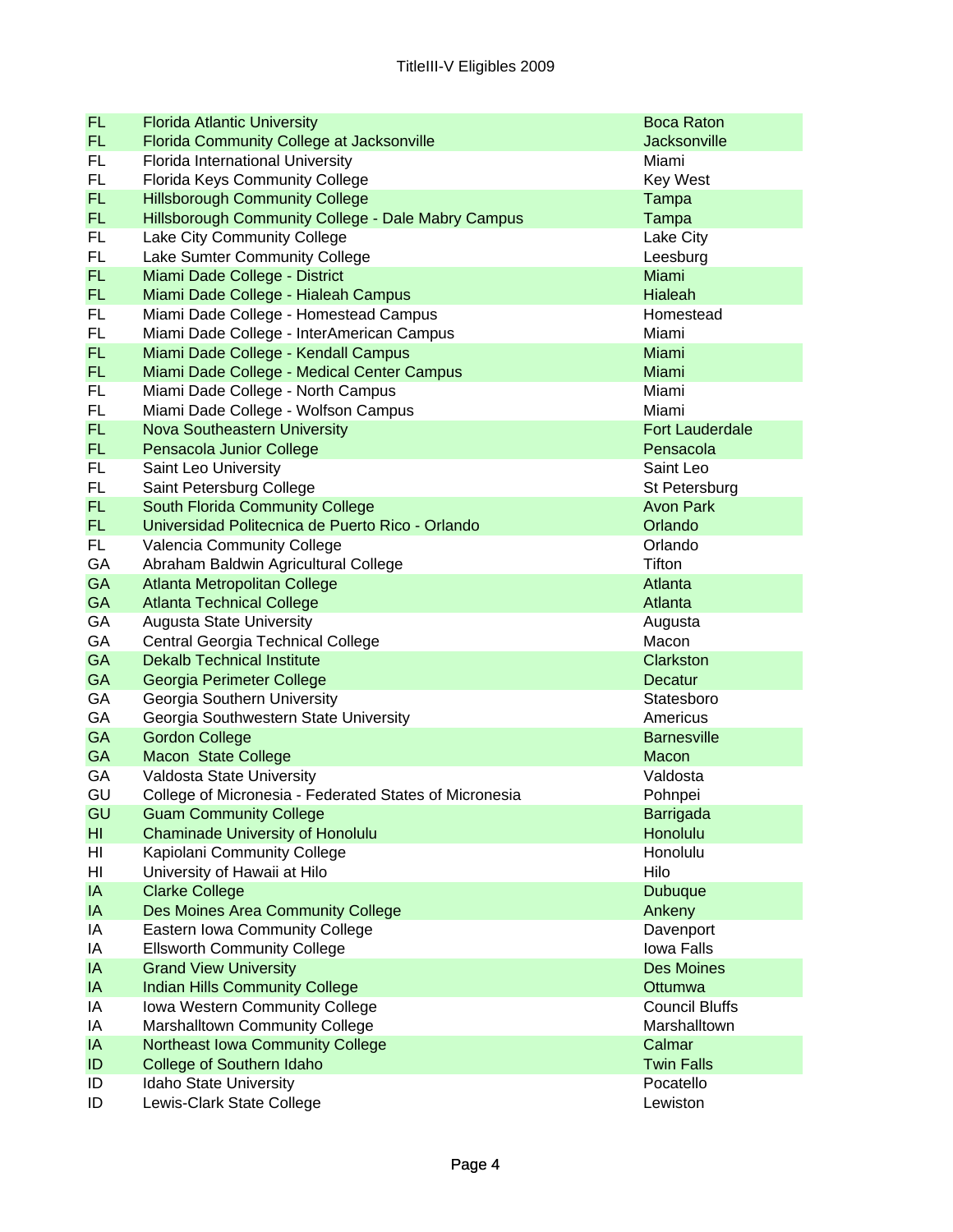| ID | North Idaho College                               | Coeur d'Alene       |
|----|---------------------------------------------------|---------------------|
| IL | <b>Black Hawk College</b>                         | <b>Moline</b>       |
| IL | <b>Chicago State University</b>                   | Chicago             |
| IL | City Colleges of Chicago Harry S Truman College   | Chicago             |
| IL | City Colleges of Chicago Richard J Daley College  | Chicago             |
| IL | <b>Danville Area Community College</b>            | <b>Danville</b>     |
| IL | <b>East West University</b>                       | Chicago             |
| IL | <b>Elgin Community College</b>                    | Elgin               |
| IL | <b>Frontier Community College</b>                 | Fairfield           |
| IL | <b>Harold Washington College</b>                  | Chicago             |
| IL | Illinois Central College                          | East Peoria         |
| IL | <b>Illinois College</b>                           | Jacksonville        |
| IL | Kaskaskia College                                 | Centralia           |
| IL | <b>Kennedy King College</b>                       | Chicago             |
| IL | Lake Land College                                 | Mattoon             |
| IL | <b>Lincoln Trail College</b>                      | Robinson            |
| IL | Malcolm X College                                 | Chicago             |
| IL | <b>McHenry County College</b>                     | <b>Crystal Lake</b> |
| IL | Morton College                                    | Cicero              |
| IL | Northeastern Illinois University                  | Chicago             |
| IL | <b>Olive Harvey College</b>                       | Chicago             |
| IL | <b>Olney Central College</b>                      | Olney               |
| IL | <b>Parkland College</b>                           | Champaign           |
| IL | <b>Prairie State College</b>                      | Chicago Heights     |
| IL | <b>Richland Community College</b>                 | Decatur             |
| IL | <b>Robert Morris College</b>                      | Chicago             |
| IL | <b>Rockford College</b>                           | Rockford            |
| IL | Saint Augustine College                           | Chicago             |
| IL | <b>Shawnee Community College</b>                  | <b>Ullin</b>        |
| IL | VanderCook College of Music                       | Chicago             |
| IL | Wabash Valley College                             | Mt. Carmel          |
| IL | <b>Waubonsee Community College</b>                | <b>Sugar Grove</b>  |
| IL | <b>Wilbur Wright College</b>                      | Chicago             |
| IN | <b>Calumet College of Saint Joseph</b>            | Whiting             |
| IN | Indiana University - Northwest                    | Gary                |
| IN | Ivy Tech Community College BLOOMINGTON, Region 14 | Bloomington         |
| IN | Ivy Tech Community College COLUMBUS, Region 10    | Columbus            |
| IN | Ivy Tech Community College EVANSVILLE, Region 12  | Evansville          |
| IN | Ivy Tech Community College FORT WAYNE, Region 3   | Fort Wayne          |
| IN | Ivy Tech Community College GARY, Region 1         | Gary                |
| IN | Ivy Tech Community College INDIANAPOLIS, Region 8 | Indianapolis        |
| IN | Ivy Tech Community College KOKOMO, Region 5       | Kokomo              |
| IN | Ivy Tech Community College LAFAYETTE, Region 4    | Lafayette           |
| IN | Ivy Tech Community College MADISON, Region 11     | Madison             |
| IN | Ivy Tech Community College MUNCIE, Region 6       | <b>Muncie</b>       |
| IN | Ivy Tech Community College RICHMOND, Region 9     | Richmond            |
| IN | Ivy Tech Community College SELLERSBURG, Region 13 | Sellersburg         |
| IN | Ivy Tech Community College SOUTH BEND, Region 2   | South Bend          |
| IN | Ivy Tech Community College TERRE HAUTE, Region 7  | <b>Terre Haute</b>  |
| IN | <b>Martin University</b>                          | Indianapolis        |
| IN | <b>Oakland City University</b>                    | Oakland City        |
| IN | University of Saint Francis                       | Fort Wayne          |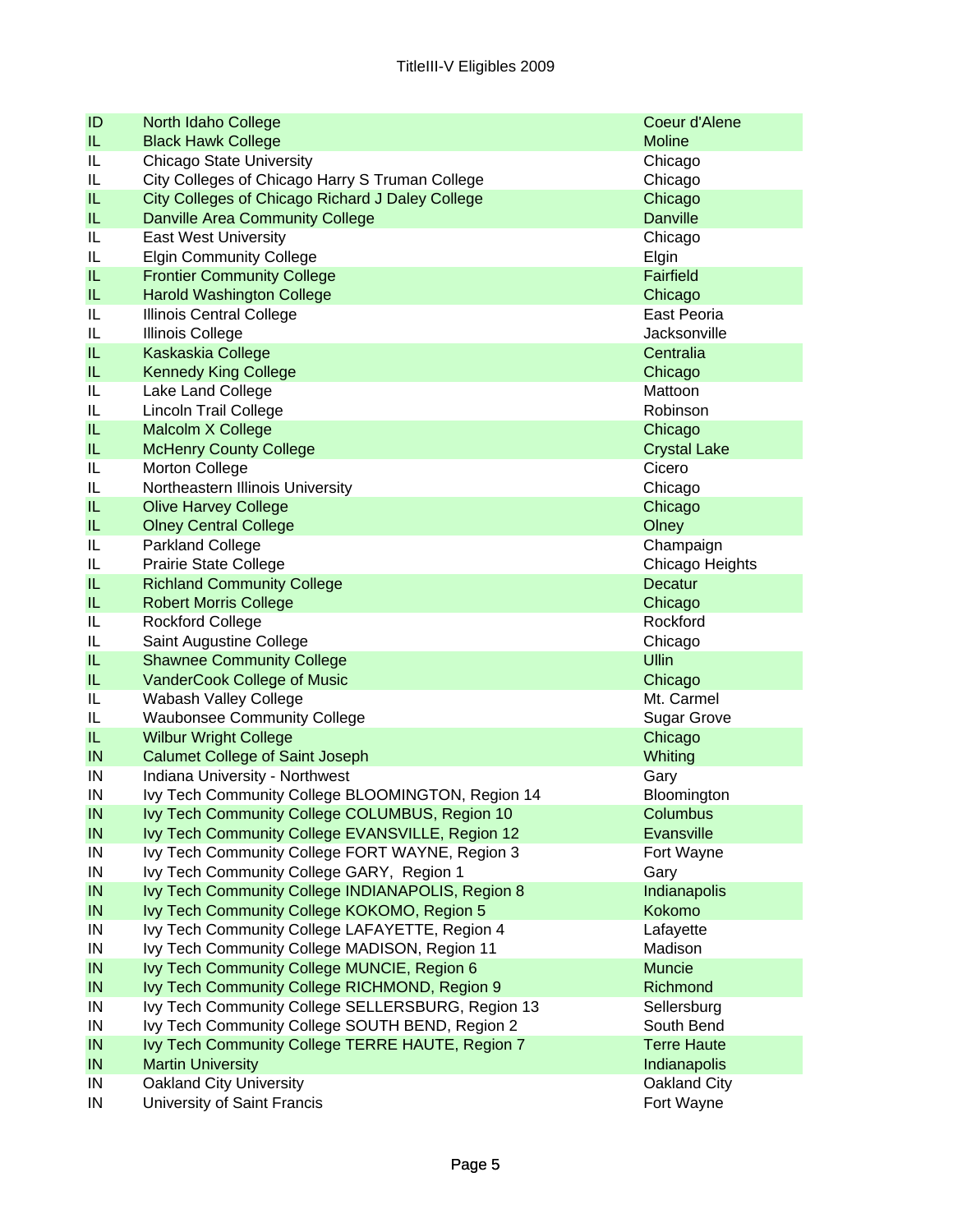| <b>KS</b>       | <b>Barton County Community College</b>                               | <b>Great Bend</b>              |
|-----------------|----------------------------------------------------------------------|--------------------------------|
| <b>KS</b>       | <b>Colby Community College</b>                                       | Colby                          |
| KS              | Fort Hays State University                                           | Hays                           |
| KS              | Fort Scott Community College                                         | <b>Fort Scott</b>              |
| <b>KS</b>       | <b>Hesston College</b>                                               | <b>Hesston</b>                 |
| <b>KS</b>       | <b>Highland Community College</b>                                    | Highland                       |
| KS              | <b>Hutchinson Community College</b>                                  | Hutchinson                     |
| KS              | Johnson County Community College                                     | <b>Overland Park</b>           |
| <b>KS</b>       | <b>Labette Community College</b>                                     | Parsons                        |
| <b>KS</b>       | <b>Manhattan Area Technical College</b>                              | Manhattan                      |
| KS              | Neosho County Community College                                      | Chanute                        |
| KS              | Pratt Community College & Area Vocational School                     | Pratt                          |
| <b>KS</b>       | <b>Seward County Community College</b>                               | Liberal                        |
| <b>KY</b>       | <b>Berea College</b>                                                 | <b>Berea</b>                   |
| KY              | <b>Brescia University</b>                                            | Owensboro                      |
| KY              | Eastern Kentucky University                                          | Richmond                       |
| <b>KY</b>       | <b>Gateway Community and Technical College</b>                       | Covington                      |
| <b>KY</b>       | <b>Henderson Community College</b>                                   | Henderson                      |
| KY              | <b>Madisonville Community College</b>                                | Madisonville                   |
| KY              | <b>Owensboro Community College</b>                                   | Owensboro                      |
| <b>KY</b>       | <b>Union College</b>                                                 | <b>Barbourville</b>            |
| LA              | <b>Baton Rouge Community College</b>                                 | <b>Baton Rouge</b>             |
| LA              | <b>Bossier Parish Community College</b>                              | <b>Bossier City</b>            |
| LA              | Louisiana State University at Eunice                                 | Eunice                         |
| LA<br><b>MA</b> | <b>Northwestern State University</b>                                 | Natchitoches                   |
| МA              | <b>American International College</b>                                | Springfield<br>West Barnstable |
| MA              | <b>Cape Cod Community College</b><br>College of Our Lady of the Elms | Chicopee                       |
| <b>MA</b>       | <b>Greenfield Community College</b>                                  | Greenfield                     |
| <b>MA</b>       | <b>Holyoke Community College</b>                                     | Holyoke                        |
| МA              | Massachusetts Bay Community College                                  | <b>Wellesley Hills</b>         |
| МA              | Massachusetts College of Liberal Arts                                | North Adams                    |
| <b>MA</b>       | Mount Ida College                                                    | <b>Newton</b>                  |
| <b>MA</b>       | <b>Mount Wachusett Community College</b>                             | Gardner                        |
| МA              | North Shore Community College                                        | Danvers                        |
| МA              | Northern Essex Community College                                     | Haverhill                      |
| MA.             | Northern Essex Community College - Lawrence                          | Lawrence                       |
| <b>MA</b>       | <b>Pine Manor College</b>                                            | <b>Chestnut Hill</b>           |
| МA              | Quinsigamond Community College                                       | Worcester                      |
| МA              | <b>Roxbury Community College</b>                                     | <b>Boston</b>                  |
| <b>MA</b>       | University of Massachusetts - Boston                                 | <b>Boston</b>                  |
| <b>MA</b>       | Urban College of Boston: A Two Year College                          | <b>Boston</b>                  |
| MD              | <b>Baltimore City Community College</b>                              | <b>Baltimore</b>               |
| MD              | <b>Baltimore International College</b>                               | <b>Baltimore</b>               |
| <b>MD</b>       | Sojourner Douglas College                                            | <b>Baltimore</b>               |
| <b>ME</b>       | Kennebec Valley Technical College                                    | Fairfield                      |
| МE              | <b>Thomas College</b>                                                | Waterville                     |
| ME              | <b>Unity College</b>                                                 | Unity                          |
| <b>ME</b>       | University of Maine - Machias                                        | <b>Machias</b>                 |
| <b>ME</b>       | <b>York County Community College</b>                                 | Wells                          |
| MI              | <b>Bay Mills Community College</b>                                   | <b>Brimley</b>                 |
| MI              | <b>Charles Stewart Mott Community College</b>                        | Flint                          |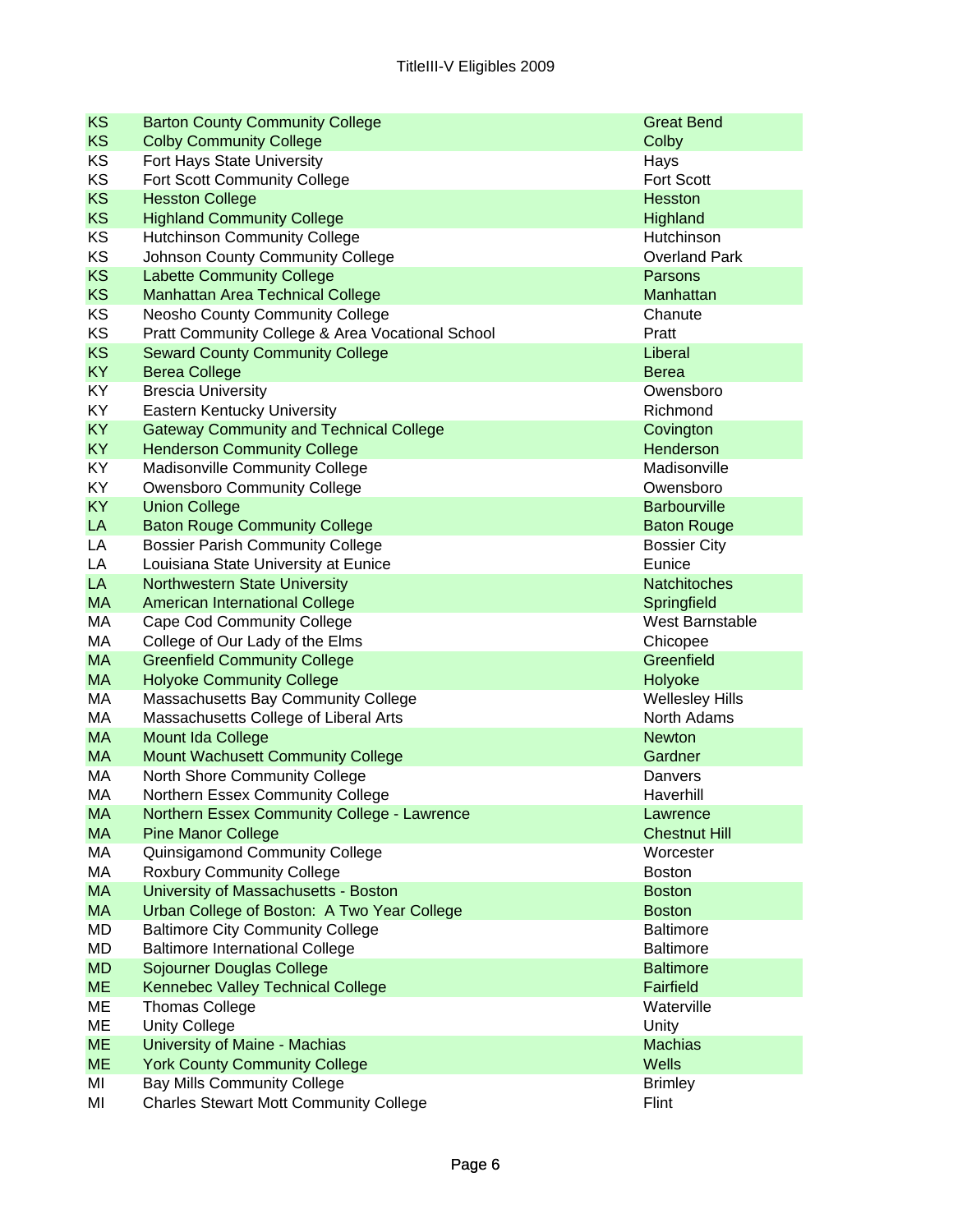| MI        | <b>Concordia University</b>                     | Ann Arbor                |
|-----------|-------------------------------------------------|--------------------------|
| MI        | <b>Delta College</b>                            | <b>University Center</b> |
| ΜI        | Eastern Michigan University                     | Ypsilanti                |
| ΜI        | <b>Finlandia University</b>                     | Hancock                  |
| MI        | <b>Grand Rapids Community College</b>           | <b>Grand Rapids</b>      |
| MI        | <b>Lansing Community College</b>                | Lansing                  |
| ΜI        | <b>Madonna University</b>                       | Livonia                  |
| ΜI        | Marygrove College                               | Detroit                  |
| MI        | <b>Mid Michigan Community College</b>           | Harrison                 |
| MI        | <b>Monroe County Community College</b>          | Monroe                   |
| ΜI        | Siena Heights University                        | Adrian                   |
| MI        | St. Clair County Community College              | Port Huron               |
| <b>MN</b> | <b>Century College</b>                          | <b>White Bear Lake</b>   |
| <b>MN</b> | Fond du Lac Tribal & Community College          | Cloquet                  |
| MN        | Lake Superior College                           | Duluth                   |
| MN        | Leech Lake Tribal College                       | Cass Lake                |
| <b>MN</b> | Minnesota State University, Mankato             | Mankato                  |
| <b>MN</b> | <b>White Earth Tribal and Community College</b> | Mahnomen                 |
| <b>MO</b> | <b>East Central College</b>                     | Union                    |
| MO        | Missouri State University - West Plains         | <b>West Plains</b>       |
| <b>MO</b> | <b>Saint Louis Community College</b>            | <b>Saint Louis</b>       |
| <b>MO</b> | <b>Southeast Missouri State University</b>      | Cape Girardeau           |
| MO        | University of Central Missouri                  | Warrensburg              |
| <b>MO</b> | University of Missouri - Saint Louis            | St Louis                 |
| <b>MS</b> | <b>Hinds Community College</b>                  | Raymond                  |
| <b>MS</b> | <b>Holmes Community College</b>                 | Goodman                  |
| <b>MS</b> | Itawamba Community College                      | Fulton                   |
| MS        | Jones County Junior College                     | Ellisville               |
| <b>MS</b> | Mississippi College                             | Clinton                  |
| <b>MS</b> | Mississippi Delta Community College             | Moorhead                 |
| MS        | <b>Pearl River Community College</b>            | Poplarville              |
| MS        | University of Southern Mississippi              | Hattiesburg              |
| <b>MT</b> | <b>Blackfeet Community College</b>              | <b>Browning</b>          |
| <b>MT</b> | <b>Carroll College</b>                          | Helena                   |
| МT        | Dawson Community College                        | Glendive                 |
| МT        | <b>Dull Knife Memorial College</b>              | Lame Deer                |
| <b>MT</b> | <b>Flathead Valley Community College</b>        | Kalispell                |
| <b>MT</b> | <b>Fort Belknap College</b>                     | Harlem                   |
| МT        | Montana State University - Bozeman              | <b>Bozeman</b>           |
| МT        | Salish Kootenai College                         | Pablo                    |
| <b>MT</b> | <b>Stone Child College</b>                      | <b>Box Elder</b>         |
| <b>MT</b> | <b>University of Great Falls</b>                | <b>Great Falls</b>       |
| МT        | Western Montana College                         | Dillon                   |
| NC        | Asheville Buncombe Technical Community College  | Asheville                |
| <b>NC</b> | <b>Beaufort County Community College</b>        | Washington               |
| <b>NC</b> | <b>Central Piedmont Comm College</b>            | Charlotte                |
| <b>NC</b> | <b>Gaston College</b>                           | Dallas                   |
| <b>NC</b> | <b>Guilford Technical Community College</b>     | Jamestown                |
| <b>NC</b> | <b>Halifax Community College</b>                | Weldon                   |
| <b>NC</b> | <b>Martin Community College</b>                 | Williamston              |
| <b>NC</b> | North Carolina Wesleyan College                 | Rocky Mount              |
| <b>NC</b> | <b>Robeson Community College</b>                | Lumberton                |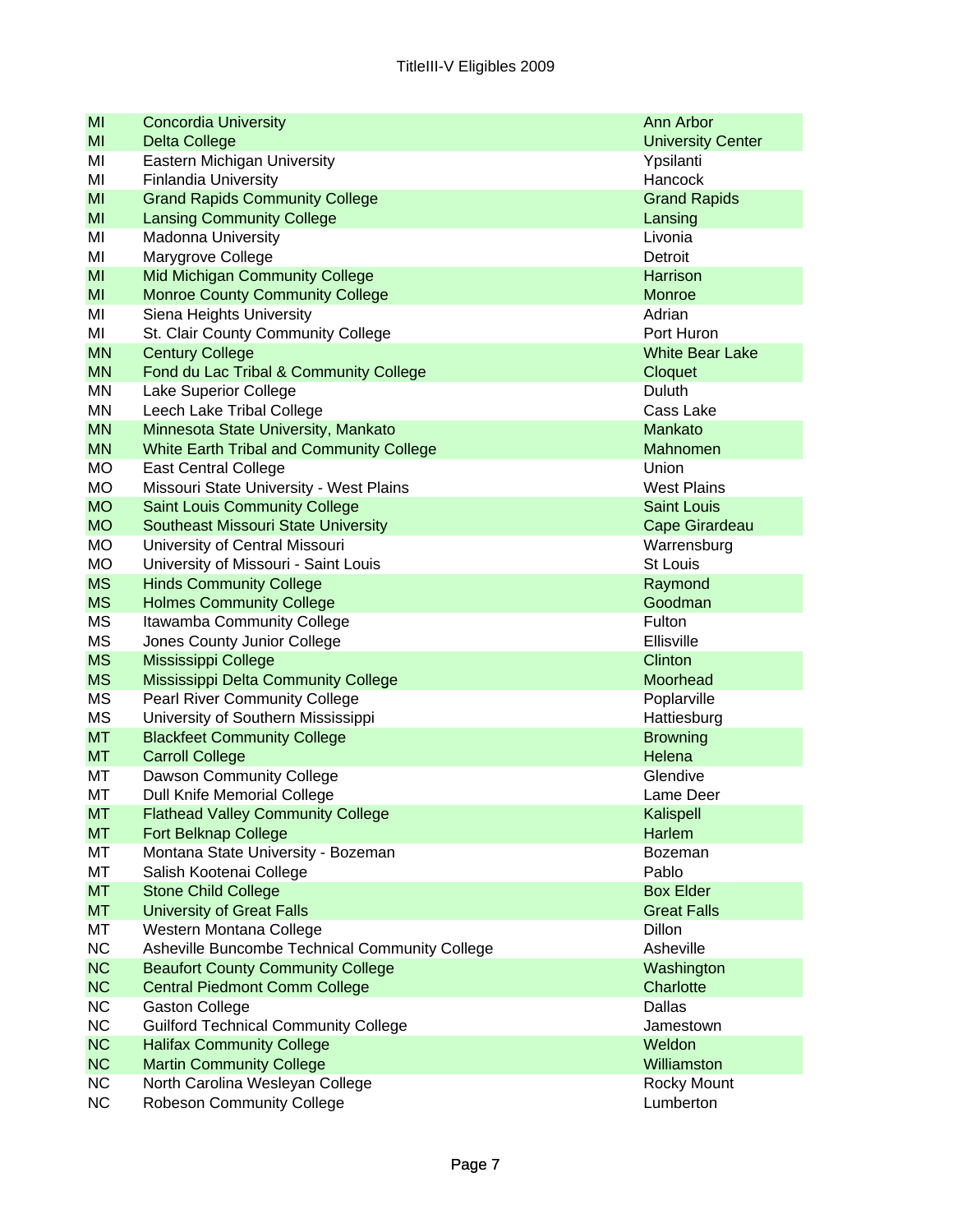| <b>NC</b>              | <b>Rockingham Community College</b>                           | Wentworth             |
|------------------------|---------------------------------------------------------------|-----------------------|
| <b>NC</b>              | <b>Southeastern Community College</b>                         | Whiteville            |
| <b>NC</b>              | Southwestern Community College                                | Sylva                 |
| <b>NC</b>              | <b>Stanly Community College</b>                               | Albemarle             |
| <b>NC</b>              | <b>Surry Community College</b>                                | Dobson                |
| <b>NC</b>              | Vance - Granville Community College                           | Henderson             |
| <b>NC</b>              | <b>Wayne Community College</b>                                | Goldsboro             |
| <b>ND</b>              | Cankdeska Cikana (Little Hoop) Community College              | Fort Totten           |
| <b>ND</b>              | <b>Dickinson State University</b>                             | <b>Dickinson</b>      |
| <b>ND</b>              | <b>Fort Berthold Community College</b>                        | New Town              |
| <b>ND</b>              | <b>Mayville State University</b>                              | Mayville              |
| <b>ND</b>              | <b>Minot State University</b>                                 | Minot                 |
| <b>ND</b>              | <b>Sitting Bull College</b>                                   | <b>Fort Yates</b>     |
| <b>ND</b>              | <b>Turtle Mountain Community College</b>                      | <b>Belcourt</b>       |
| <b>ND</b>              | University of Mary                                            | <b>Bismarck</b>       |
| <b>NE</b>              | <b>Chadron State College</b>                                  | Chadron               |
| <b>NE</b>              | Dana College                                                  | <b>Blair</b>          |
| <b>NE</b>              | <b>Little Priest Tribal College</b>                           | Winnebago             |
| <b>NE</b>              | Nebraska Indian Community College                             | Macy                  |
| <b>NE</b>              | Northeast Community College                                   | Norfolk               |
| <b>NE</b>              | <b>York College</b>                                           | <b>York</b>           |
| <b>NJ</b>              | <b>Bergen Community College</b>                               | Paramus               |
| <b>NJ</b>              | <b>Bloomfield College</b>                                     | <b>Bloomfield</b>     |
| <b>NJ</b>              | <b>Camden County College</b>                                  | Blackwood             |
| <b>NJ</b>              | <b>Cumberland County College</b>                              | Vineland              |
| <b>NJ</b>              | <b>Essex County College</b>                                   | <b>Newark</b>         |
| <b>NJ</b><br><b>NJ</b> | <b>Hudson County Community College</b>                        | Jersey City<br>Edison |
| <b>NJ</b>              | Middlesex County College<br><b>New Jersey City University</b> | <b>Jersey City</b>    |
| <b>NJ</b>              | Saint Peter's College                                         | <b>Jersey City</b>    |
| <b>NJ</b>              | <b>Salem Community College</b>                                | <b>Carneys Point</b>  |
| <b>NJ</b>              | <b>Union County College</b>                                   | Cranford              |
| <b>NM</b>              | <b>Central New Mexico Community College</b>                   | Albuquerque           |
| <b>NM</b>              | <b>Clovis Community College</b>                               | <b>Clovis</b>         |
| <b>NM</b>              | Eastern New Mexico University                                 | Portales              |
| <b>NM</b>              | Institute of American Indian & Alaska Natl Culture & Arts De  | Santa Fe              |
| <b>NM</b>              | <b>Mesalands Community College</b>                            | Tucumcari             |
| <b>NM</b>              | <b>New Mexico Highlands University</b>                        | Las Vegas             |
| NM                     | New Mexico Institute of Mining & Technology                   | Socorro               |
| NM                     | New Mexico Junior College                                     | <b>Hobbs</b>          |
| <b>NM</b>              | New Mexico State Univ Dona Ana                                | <b>Las Cruces</b>     |
| <b>NM</b>              | <b>New Mexico State University</b>                            | Las Cruces            |
| NM                     | New Mexico State University - Alamogordo                      | Alamogordo            |
| NM                     | New Mexico State University - Grants                          | Grants                |
| <b>NM</b>              | <b>New Mexico State University Carlsbad</b>                   | Carlsbad              |
| <b>NM</b>              | <b>Northern New Mexico Community College</b>                  | Espanola              |
| NM                     | San Juan College                                              | Farmington            |
| NM                     | Santa Fe Community College                                    | Santa Fe              |
| <b>NM</b>              | Southwestern Indian Polytechnic Institute                     | Albuquerque           |
| <b>NM</b>              | University of New Mexico                                      | Albuquerque           |
| NM                     | University of New Mexico Los Alamos                           | Los Alamos            |
| NM                     | University Of New Mexico Taos                                 | Taos                  |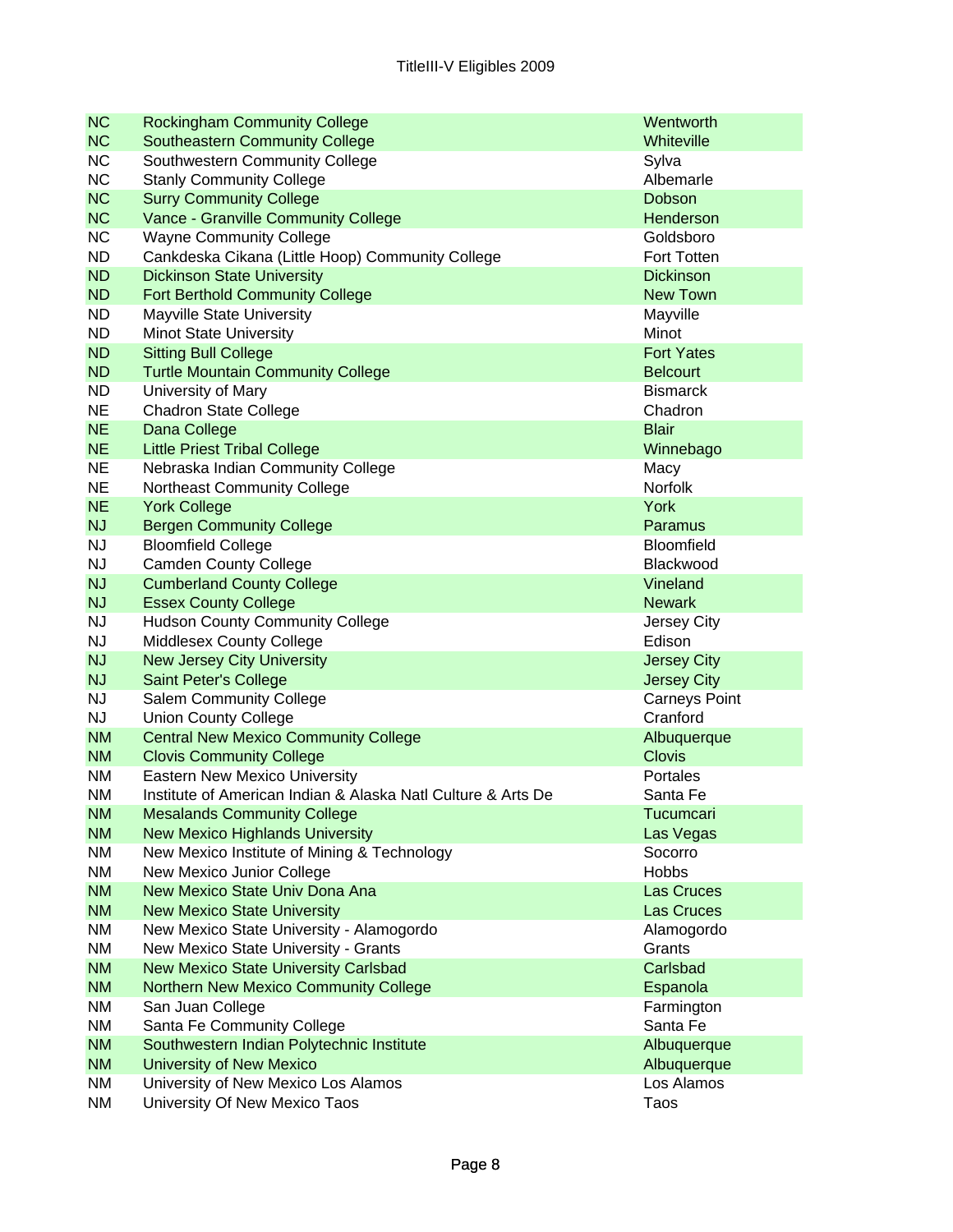| <b>NM</b>              | University of New Mexico-Valencia Campus                                                         | Los Lunas                |
|------------------------|--------------------------------------------------------------------------------------------------|--------------------------|
| <b>NM</b>              | <b>Western New Mexico State University</b>                                                       | <b>Silver City</b>       |
| <b>NV</b>              | University of Nevada - Las Vegas                                                                 | Las Vegas                |
| <b>NY</b>              | <b>Boricua College</b>                                                                           | New York                 |
| <b>NY</b>              | <b>Broome Community College</b>                                                                  | <b>Binghamton</b>        |
| <b>NY</b>              | <b>Canisius College</b>                                                                          | <b>Buffalo</b>           |
| NY.                    | City College of New York - CUNY                                                                  | <b>New York</b>          |
| <b>NY</b>              | College of Mount Saint Vincent                                                                   | <b>Bronx</b>             |
| <b>NY</b>              | <b>Corning Community College - SUNY</b>                                                          | Corning                  |
| <b>NY</b>              | <b>CUNY Borough of Manhattan Community College</b>                                               | <b>New York</b>          |
| <b>NY</b>              | <b>CUNY Bronx Community College</b>                                                              | <b>Bronx</b>             |
| <b>NY</b>              | <b>CUNY Hostos Community College</b>                                                             | <b>Bronx</b>             |
| <b>NY</b>              | <b>CUNY Hunter College</b>                                                                       | <b>New York</b>          |
| <b>NY</b>              | <b>CUNY John Jay College of Criminal Justice</b>                                                 | <b>New York</b>          |
| NY.                    | <b>CUNY LaGuardia Community College</b>                                                          | Long Island City         |
| NY.                    | <b>CUNY Lehman College</b>                                                                       | <b>Bronx</b>             |
| <b>NY</b>              | <b>CUNY Medgar Evers College</b>                                                                 | <b>Brooklyn</b>          |
| <b>NY</b>              | <b>CUNY Queens College</b>                                                                       | Flushing                 |
| NY.                    | <b>CUNY York College</b>                                                                         | Jamaica                  |
| <b>NY</b>              | Daemen College                                                                                   | Amherst                  |
| <b>NY</b>              | D'Youville College                                                                               | <b>Buffalo</b>           |
| <b>NY</b>              | <b>Genesee Community College</b>                                                                 | <b>Batavia</b>           |
| NY.                    | Jamestown Community College                                                                      | Jamestown                |
| <b>NY</b>              | Jefferson Community College                                                                      | Watertown                |
| <b>NY</b>              | <b>Long Island University</b>                                                                    | <b>Brooklyn</b>          |
| <b>NY</b>              | <b>Mercy College</b>                                                                             | <b>Dobbs Ferry</b>       |
| <b>NY</b><br><b>NY</b> | Metropolitan College of New York<br>Mohawk Valley Community College - SUNY Office of Community C | <b>New York</b>          |
| <b>NY</b>              | New York City Technical College of the City Univ of New York                                     | Utica<br><b>Brooklyn</b> |
| <b>NY</b>              | <b>Niagara County Community College</b>                                                          | Sanborn                  |
| <b>NY</b>              | <b>Rockland Community College</b>                                                                | Suffern                  |
| NY.                    | Saint John's University                                                                          | Jamaica                  |
| <b>NY</b>              | <b>Schenectady County Community College</b>                                                      | Schenectady              |
| <b>NY</b>              | State University of New York at Farmingdale                                                      | Farmingdale              |
| <b>NY</b>              | <b>SUNY College at Fredonia</b>                                                                  | Fredonia                 |
| <b>NY</b>              | <b>SUNY College at Potsdam</b>                                                                   | Potsdam                  |
| <b>NY</b>              | <b>SUNY Fulton-Montgomery Community College</b>                                                  | Johnstown                |
| <b>NY</b>              | Vaughn College of Aeronautics and Technology                                                     | Flushing                 |
| OH                     | <b>Clark State Community College</b>                                                             | Springfield              |
| OH                     | <b>Cleveland State University</b>                                                                | Cleveland                |
| OH                     | <b>Columbus State Community College</b>                                                          | Columbus                 |
| OH                     | <b>Cuyahoga Community College</b>                                                                | Cleveland                |
| OH                     | Lorain County Community College                                                                  | Elyria                   |
| OH                     | Lourdes College                                                                                  | Sylvania                 |
| OH                     | <b>Marietta College</b>                                                                          | <b>Marietta</b>          |
| OH                     | Mercy College of Northwest Ohio                                                                  | <b>Toledo</b>            |
| OH                     | Northwest State Community College                                                                | Archbold                 |
| OH                     | Southern State Community College                                                                 | Hillsboro                |
| OH                     | <b>Washington State Community College</b>                                                        | <b>Marietta</b>          |
| OH                     | <b>Wilmington College</b>                                                                        | Wilmington               |
| OH                     | Youngstown State University                                                                      | Youngstown               |
| OK                     | Carl Albert State College                                                                        | Poteau                   |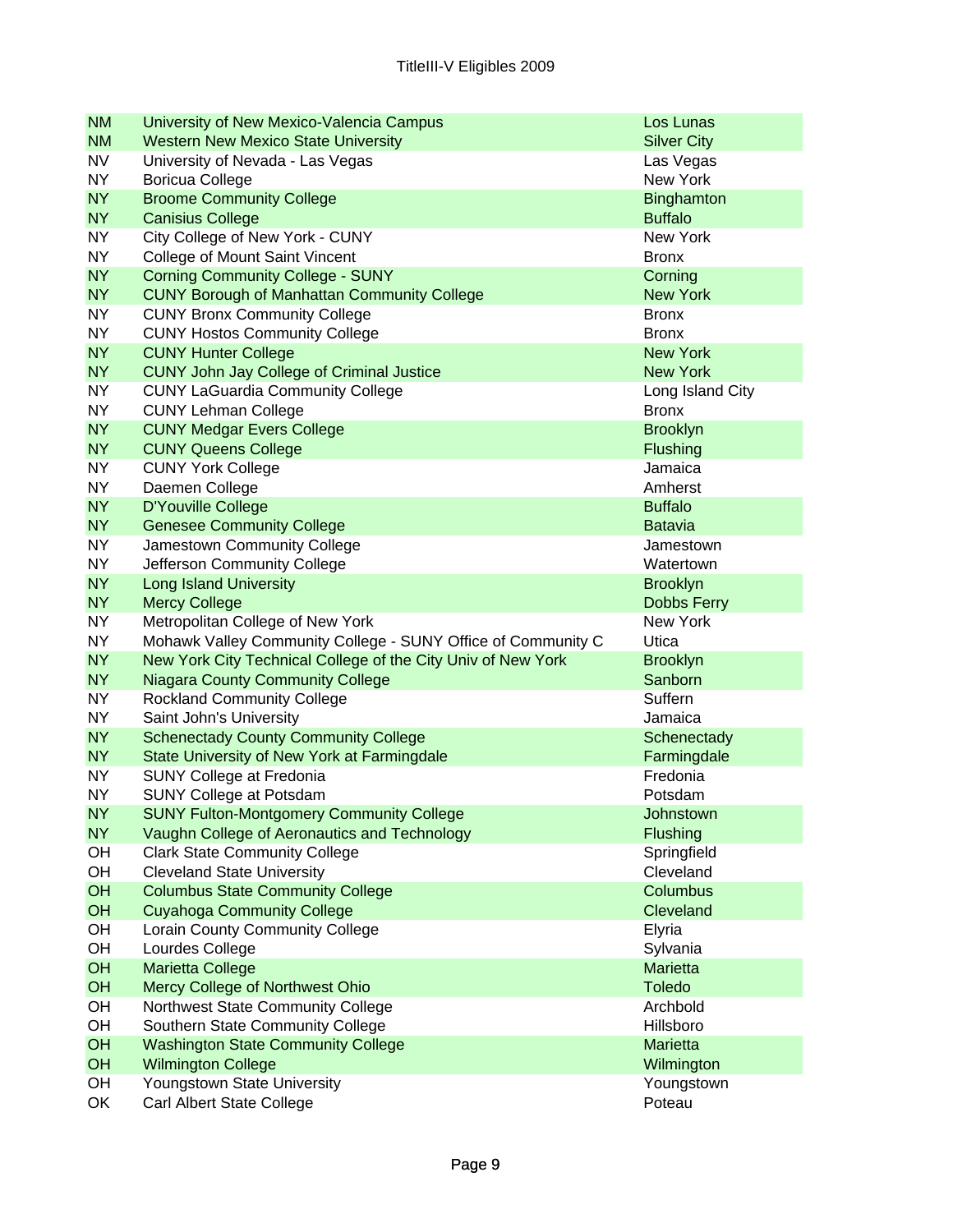| OK        | Eastern Oklahoma State College                                | Wilburton            |
|-----------|---------------------------------------------------------------|----------------------|
| <b>OK</b> | <b>Northeastern State University</b>                          | Tahlequah            |
| OK        | Northern Oklahoma College                                     | Tonkawa              |
| OK        | Northwestern Oklahoma State University                        | Alva                 |
| <b>OK</b> | <b>Redlands Community College</b>                             | El Reno              |
| <b>OK</b> | <b>Rose State College</b>                                     | <b>Midwest City</b>  |
| OK        | Saint Gregory's University                                    | Shawnee              |
| OK        | Seminole State College                                        | Seminole             |
| OK        | Southeastern Oklahoma State University                        | Durant               |
| OK        | Southwestern Oklahoma State University                        | Weatherford          |
| OK        | University of Central Oklahoma                                | Edmond               |
| OK        | Western Oklahoma State College                                | Altus                |
| <b>OR</b> | <b>Blue Mountain Community College</b>                        | Pendleton            |
| <b>OR</b> | <b>Chemeketa Community College</b>                            | <b>Salem</b>         |
| <b>OR</b> | <b>Clackamas Community College</b>                            | Oregon City          |
| OR.       | Linn-Benton Community College                                 | Albany               |
| <b>OR</b> | <b>Pacific University</b>                                     | <b>Forest Grove</b>  |
| <b>OR</b> | <b>Portland Community College</b>                             | Portland             |
| <b>OR</b> | Southwestern Oregon Community College                         | Coos Bay             |
| <b>OR</b> | <b>Treasure Valley Community College</b>                      | Ontario              |
| <b>OR</b> | <b>Western Oregon University</b>                              | <b>Monmouth</b>      |
| PA        | <b>Baptist Bible College of Pennsylvania</b>                  | <b>Clarks Summit</b> |
| PA        | <b>Community College of Allegheny County</b>                  | Pittsburgh           |
| PA        | <b>Community College of Beaver County</b>                     | Monaca               |
| PA        | <b>Community College of Philadelphia</b>                      | Philadelphia         |
| PA        | <b>Geneva College</b>                                         | <b>Beaver Falls</b>  |
| PA        | Lackawanna College                                            | Scranton             |
| PA        | <b>Luzerne County Community College</b>                       | Nanticoke            |
| PA        | Pennsylvania College of Technology                            | Williamsport         |
| PA<br>PA  | Pennsylvania Highlands Community College                      | Johnstown            |
| PA        | <b>Reading Area Community College</b>                         | Reading<br>Rosemont  |
| <b>PR</b> | <b>Rosemont College</b>                                       |                      |
| <b>PR</b> | American University of Puerto Rico<br><b>Atlantic College</b> | <b>Bayamon</b>       |
| <b>PR</b> | Carlos Albizu University San Juan Campus                      | Guaynabo<br>San Juan |
| <b>PR</b> | Centro de Estudios Multidisciplinarios                        | San Juan             |
| <b>PR</b> | Colegio Universitario de San Juan                             | San Juan             |
| <b>PR</b> | Inter American Univ Aguadilla                                 | San Juan             |
| <b>PR</b> | Inter American Univ Arecibo                                   | San Juan             |
| <b>PR</b> | Inter American Univ Barranquitas                              | San Juan             |
| <b>PR</b> | Inter American Univ Bayamon                                   | San Juan             |
| <b>PR</b> | Inter American Univ Fajardo                                   | San Juan             |
| <b>PR</b> | Inter American Univ Guayama                                   | San Juan             |
| <b>PR</b> | Inter American Univ of Puerto Rico - Metropolitan             | San Juan             |
| <b>PR</b> | <b>Inter American Univ Ponce</b>                              | San Juan             |
| <b>PR</b> | Inter American Univ San German                                | San Juan             |
| <b>PR</b> | John Dewey College                                            | Hato Rey             |
| <b>PR</b> | Pontifical Catholic UPR (The)                                 | Ponce                |
| <b>PR</b> | Pontifical Catholic UPR (The) - Arecibo                       | Arecibo              |
| <b>PR</b> | Pontifical Catholic UPR (The) - Mayaguez                      | Mayaguez             |
| <b>PR</b> | San Juan Bautista School of Medicine                          | Caguas               |
| <b>PR</b> | Universidad Adventista De Las Antillas                        | Mayaguez             |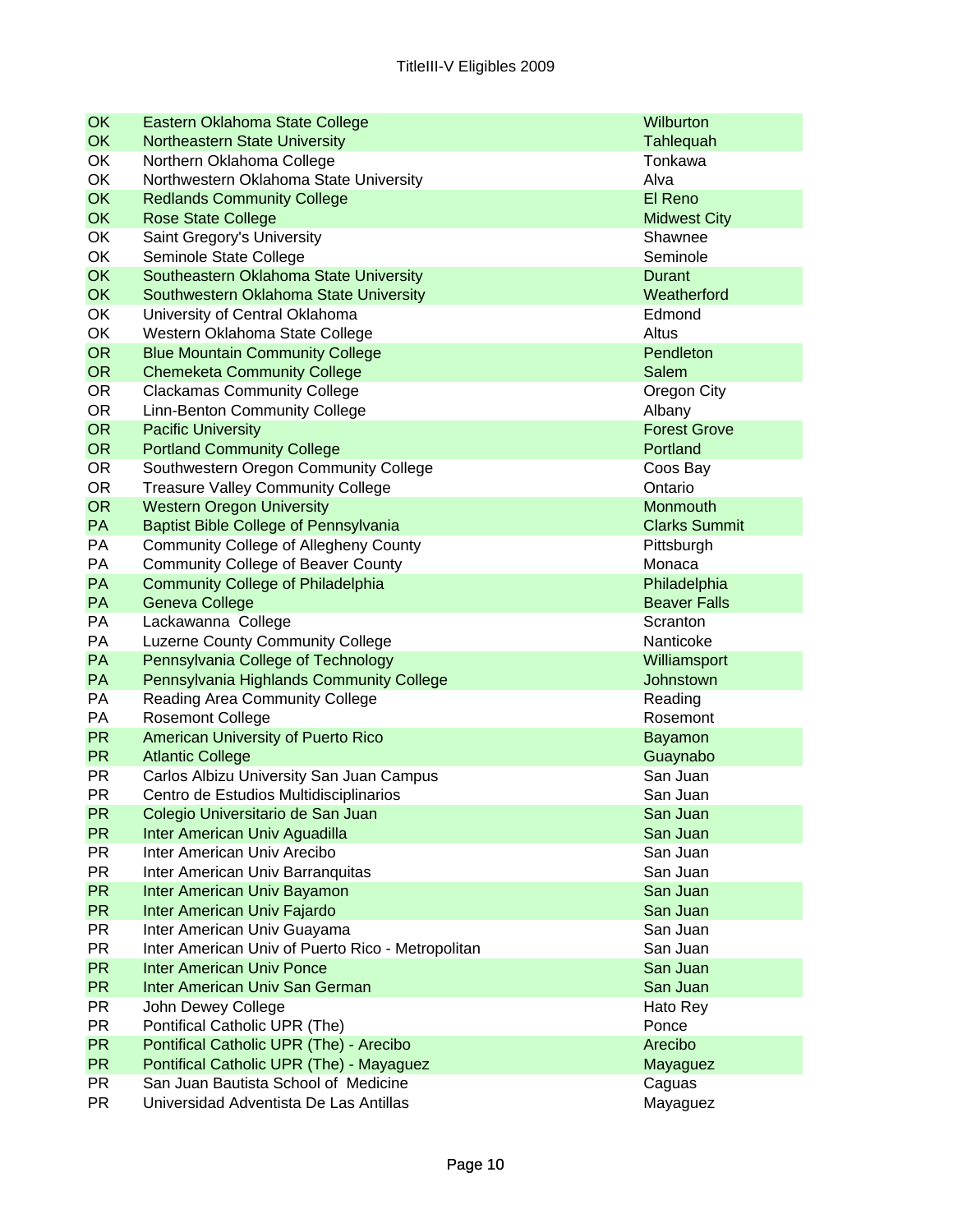| <b>PR</b> | <b>Universidad Del Este</b>                          | Carolina              |
|-----------|------------------------------------------------------|-----------------------|
| <b>PR</b> | <b>Universidad Del Turabo</b>                        | Gurabo                |
| <b>PR</b> | Universidad Metropolitana                            | San Juan              |
| <b>PR</b> | Universidad Politecnica de Puerto Rico               | San Juan              |
| <b>PR</b> | University of Puerto Rico - Aguadilla                | Aguadilla             |
| <b>PR</b> | University of Puerto Rico - Cayey                    | Cayey                 |
| <b>PR</b> | University of Puerto Rico - Humacao                  | Humacao               |
| <b>PR</b> | University of Puerto Rico - Rio Piedras Campus       | San Juan              |
| <b>PR</b> | University of Puerto Rico in Ponce                   | Ponce                 |
| <b>PR</b> | <b>UPR ACR Carolina Regional College</b>             | Carolina              |
| <b>PR</b> | <b>UPR Mayaguez</b>                                  | Mayaguez              |
| <b>PR</b> | <b>UPR Rico Arecibo</b>                              | Arecibo               |
| <b>SC</b> | <b>Converse College</b>                              | Spartanburg           |
| <b>SC</b> | Florence - Darlington Technical College              | <b>Florence</b>       |
| SC        | <b>Francis Marion University</b>                     | Florence              |
| SC        | Northeastern Technical College                       | Cheraw                |
| <b>SC</b> | Orangeburg - Calhoun Technical College               | Orangeburg            |
| <b>SC</b> | Technical College of the Lowcountry- Beaufort Campus | <b>Beaufort</b>       |
| SC        | University of South Carolina Upstate                 | Spartanburg           |
| SC        | Williamsburg Technical College                       | Kingstree             |
| <b>SC</b> | <b>York Technical College</b>                        | <b>Rock Hill</b>      |
| <b>SD</b> | <b>Black Hills State University</b>                  | Spearfish             |
| SD        | Dakota Wesleyan University                           | Mitchell              |
| SD        | Mitchell Technical Institute                         | Mitchell              |
| <b>SD</b> | <b>Northern State University</b>                     | Aberdeen              |
| <b>SD</b> | Oglala Lakota College                                | Kyle                  |
| <b>SD</b> | Sisseton Wahpeton Community College                  | Sisseton              |
| TN        | <b>Crichton College</b>                              | Memphis               |
| <b>TN</b> | <b>Dyersburg State Community College</b>             | Dyersburg             |
| <b>TN</b> | <b>Martin Methodist College</b>                      | Pulaski               |
| ΤN        | Maryville College                                    | Maryville             |
| ΤN        | Motlow State Community College                       | Lynchburg             |
| <b>TN</b> | <b>Roane State Community College</b>                 | <b>Harriman</b>       |
| <b>TN</b> | <b>Southwest Tennessee Community College</b>         | <b>Memphis</b>        |
| TN        | <b>Tennessee Temple University</b>                   | Chattanooga           |
| ΤN        | University of Tennessee - Martin                     | Martin                |
| <b>TN</b> | <b>Volunteer State Community College</b>             | Gallatin              |
| <b>TN</b> | <b>Walters State Community College</b>               | Morristown            |
| TN        | Watkins Institute College of Art & Design            | Nashville             |
| TX        | Amarillo College                                     | Amarillo              |
| <b>TX</b> | <b>Angelo State University</b>                       | San Angelo            |
| <b>TX</b> | <b>Baptist University of the Americas</b>            | San Antonio           |
| TX        | <b>Brazosport College</b>                            | Lake Jackson          |
| <b>TX</b> | <b>Cedar Valley College</b>                          | Lancaster             |
| <b>TX</b> | <b>Coastal Bend College</b>                          | <b>Beeville</b>       |
| <b>TX</b> | Del Mar College                                      | <b>Corpus Christi</b> |
| TX        | <b>Eastfield College</b>                             | Mesquite              |
| ТX        | El Centro College                                    | Dallas                |
| <b>TX</b> | <b>El Paso Community College</b>                     | El Paso               |
| <b>TX</b> | <b>Houston Community College</b>                     | Houston               |
| ТX        | <b>Howard College</b>                                | <b>Big Spring</b>     |
| TX        | Lamar State College - Port Arthur                    | Port Arthur           |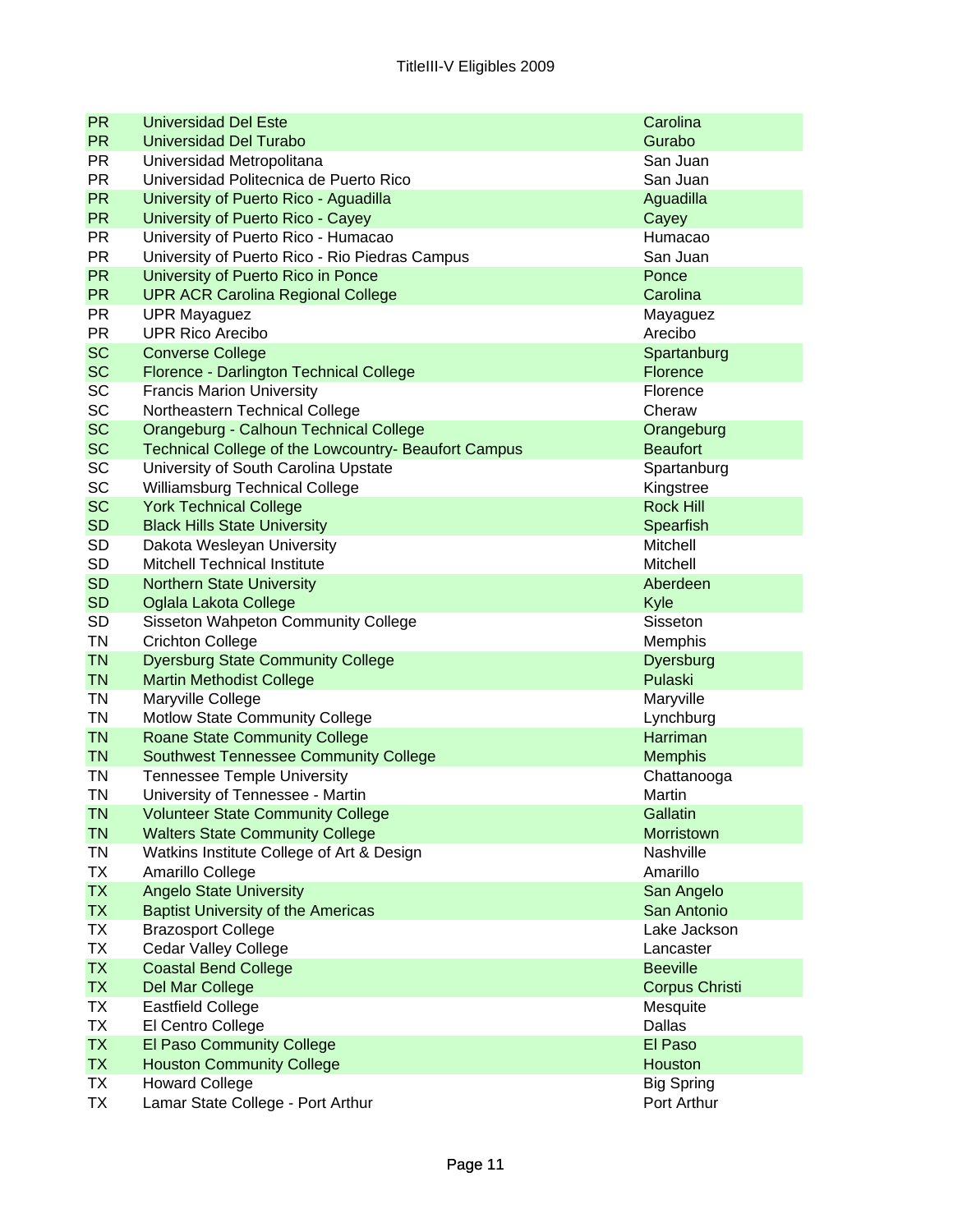| <b>TX</b> | <b>Laredo Community College</b>                 | Laredo                       |
|-----------|-------------------------------------------------|------------------------------|
| <b>TX</b> | Lone Star College - North Harris                | Houston                      |
| TX        | <b>Midland College</b>                          | Midland                      |
| ТX        | Mountain View College                           | Dallas                       |
| <b>TX</b> | <b>Northwest Vista College</b>                  | San Antonio                  |
| <b>TX</b> | <b>Odessa College</b>                           | Odessa                       |
| TX        | Our Lady of The Lake University                 | San Antonio                  |
| <b>TX</b> | Palo Alto College                               | San Antonio                  |
| <b>TX</b> | <b>Richland College</b>                         | <b>Dallas</b>                |
| <b>TX</b> | <b>Saint Edwards University</b>                 | Austin                       |
| <b>TX</b> | Saint Mary's University                         | San Antonio                  |
| ТX        | Saint Philip's College                          | San Antonio                  |
| <b>TX</b> | San Antonio College                             | San Antonio                  |
| <b>TX</b> | San Jacinto College - North                     | Houston                      |
| TX        | South Plains College                            | Levelland                    |
| TX        | <b>Sul Ross State University</b>                | Alpine                       |
| <b>TX</b> | <b>Tarrant County College</b>                   | <b>Fort Worth</b>            |
| <b>TX</b> | <b>Texas A&amp;M International University</b>   | Laredo                       |
| ТX        | Texas A&M University - Corpus Christi           | Corpus Christi               |
| ТX        | Texas A&M University - Kingsville               | Kingsville                   |
| <b>TX</b> | <b>Texas Tech University</b>                    | Lubbock                      |
| <b>TX</b> | Univ of Texas of the Permian Basin              | Odessa                       |
| ТX        | University of Houston                           | Houston                      |
| ТX        | University of Houston - Downtown                | Houston                      |
| <b>TX</b> | <b>University of Saint Thomas</b>               | Houston                      |
| <b>TX</b> | University of Texas - Pan American              | Edinburg                     |
| TX        | University of Texas at Brownsville              | <b>Brownsville</b>           |
| ТX        | University of Texas at San Antonio              | San Antonio                  |
| <b>TX</b> | University of the Incarnate Word                | San Antonio                  |
| <b>TX</b> | Victoria College (The)                          | Victoria                     |
| TX        | <b>Weatherford College</b>                      | Weatherford                  |
| TX        | West Texas Agricultural & Mechanical University | Canyon                       |
| <b>UT</b> | <b>College of Eastern Utah</b>                  | Price                        |
| <b>UT</b> | College of Eastern Utah - San Juan Campus       | <b>Blanding</b>              |
| UT<br>UT  | Dixie State College of Utah                     | St George                    |
| UT        | Snow College<br><b>Southern Utah University</b> | Ephraim<br><b>Cedar City</b> |
| <b>VA</b> | Jefferson College of Health Sciences            | Roanoke                      |
| VA        | Lord Fairfax Community College                  | Middletown                   |
| VA        | Lynchburg College                               | Lynchburg                    |
| VA        | Southside Virginia Community College            | Alberta                      |
| VA        | <b>Thomas Nelson Community College</b>          | Hampton                      |
| <b>WA</b> | <b>Bellingham Technical College</b>             | Bellingham                   |
| <b>WA</b> | <b>Big Bend Community College</b>               | Moses Lake                   |
| <b>WA</b> | <b>Eastern Washington University</b>            | Cheney                       |
| <b>WA</b> | <b>Green River Community College</b>            | Auburn                       |
| WA        | <b>Heritage College</b>                         | Toppenish                    |
| <b>WA</b> | Lake Washington Technical College               | Kirkland                     |
| <b>WA</b> | Lower Columbia College                          | Longview                     |
| <b>WA</b> | <b>North Seattle Community College</b>          | <b>Seattle</b>               |
| WA        | Northwest Indian College                        | Bellingham                   |
| WA        | Saint Martin's University                       | Lacey                        |